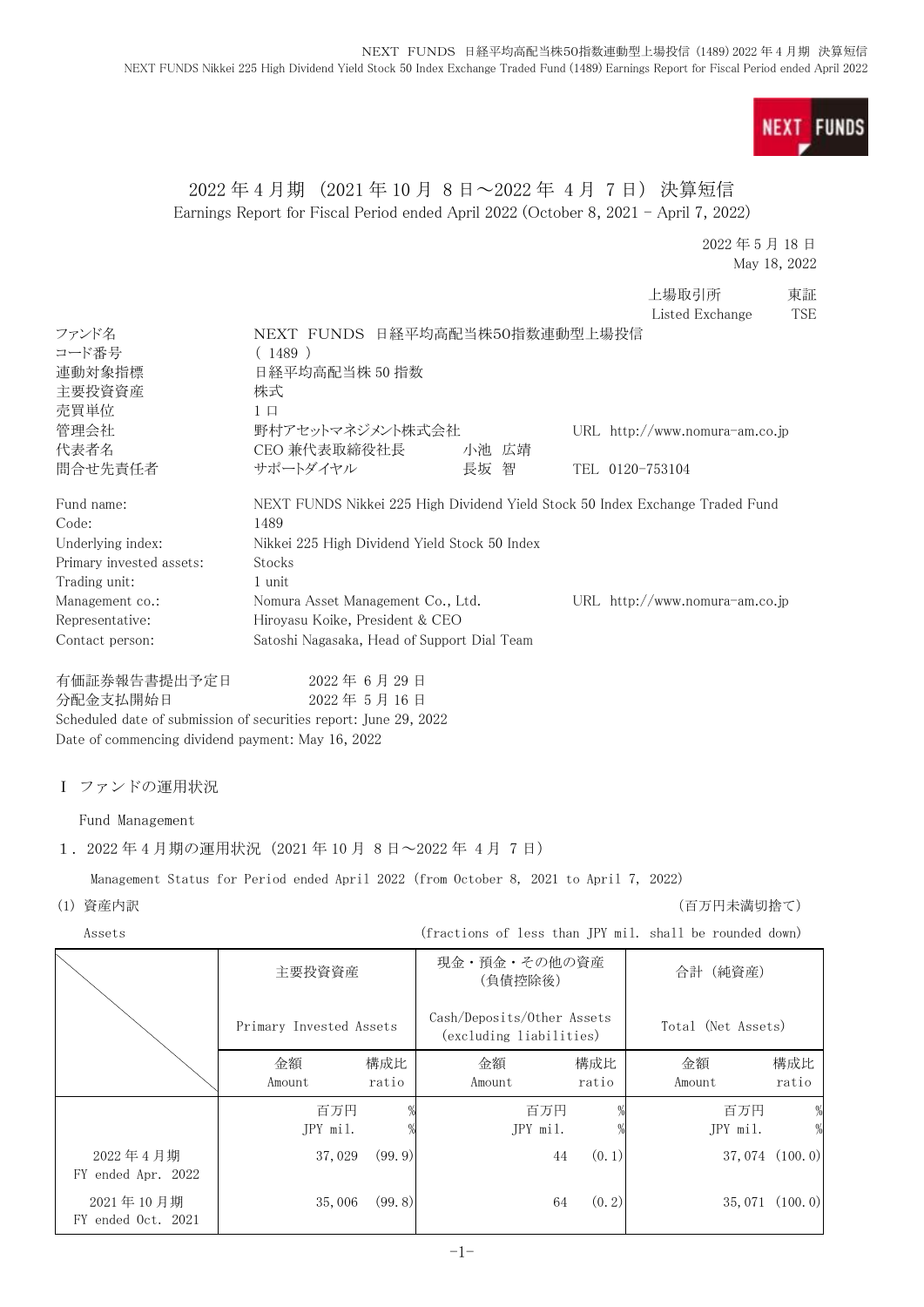NEXT FUNDS Nikkei 225 High Dividend Yield Stock 50 Index Exchange Traded Fund (1489) Earnings Report for Fiscal Period ended April 2022

- (2) 設定・交換実績 (2) 設定を支援する (1) この この この この この この この この この この この この (千口未満切捨て)
	-

Creation and Exchange (fractions of less than one thousand units shall be rounded down)

|                                 | 前特定期間末<br>発行済口数<br>No. of Issued Units<br>at End of Previous<br>Fiscal Period<br>$\left( $ | 設定口数<br>No. of Units Created<br>(Q) | 交換口数<br>No. of Units<br>Exchanged<br>$\left( \circledS\right)$ | 当特定期間末<br>発行済口数<br>No. of Issued Units<br>at End of Fiscal<br>Period<br>$(D+2-3)$ |
|---------------------------------|--------------------------------------------------------------------------------------------|-------------------------------------|----------------------------------------------------------------|-----------------------------------------------------------------------------------|
|                                 | 千口<br>'000 units                                                                           | 千口<br>'000 units                    | 千口<br>'000 units                                               | 千口<br>'000 units                                                                  |
| 2022年4月期<br>FY ended Apr. 2022  | 955                                                                                        | 209                                 | 209                                                            | 955                                                                               |
| 2021年10月期<br>FY ended Oct. 2021 | 1,046                                                                                      | 154                                 | 245                                                            | 955                                                                               |

(3) 基準価額

Net Asset Value

|                                 | 総資産<br>Total Assets Liabilities<br>$\mathcal{L}(\mathbb{D})$ | 負債<br>(Q)       | 純資産<br>Net Assets<br>$(\mathcal{D}(\mathbb{D}-\mathbb{D}))$ | 1口当り基準価額<br>((3)/当特定期間末発行済口数)×1)<br>Net Asset Value per 1 unit<br>$((3)/N0,$ of Issued Units at End of Fiscal<br>Period $)\times$ 1) |
|---------------------------------|--------------------------------------------------------------|-----------------|-------------------------------------------------------------|--------------------------------------------------------------------------------------------------------------------------------------|
|                                 | 百万円<br>JPY mil.                                              | 百万円<br>JPY mil. | 百万円<br>JPY mil.                                             | 円<br><b>JPY</b>                                                                                                                      |
| 2022年4月期<br>FY ended Apr. 2022  | 37,989                                                       | 914             | 37,074                                                      | 38,793                                                                                                                               |
| 2021年10月期<br>FY ended Oct. 2021 | 35,697                                                       | 626             | 35,071                                                      | 36,695                                                                                                                               |

### (4) 分配金

Dividend Payment

|                                 | 1口当り分配金<br>Dividend per 1 unit |
|---------------------------------|--------------------------------|
|                                 | 円                              |
|                                 | <b>JPY</b>                     |
| 2022年4月期<br>FY ended Apr. 2022  | 918                            |
| 2021年10月期<br>FY ended Oct. 2021 | 616                            |

### 2.会計方針の変更

Change in Accounting Policies

| ① 会計基準等の改正に伴う変更                                             | 無 |    |
|-------------------------------------------------------------|---|----|
| Changes accompanying revision to accounting standards, etc. |   | No |
| ② ①以外の変更                                                    | 無 |    |
| Changes other than those in (1)                             |   | Nο |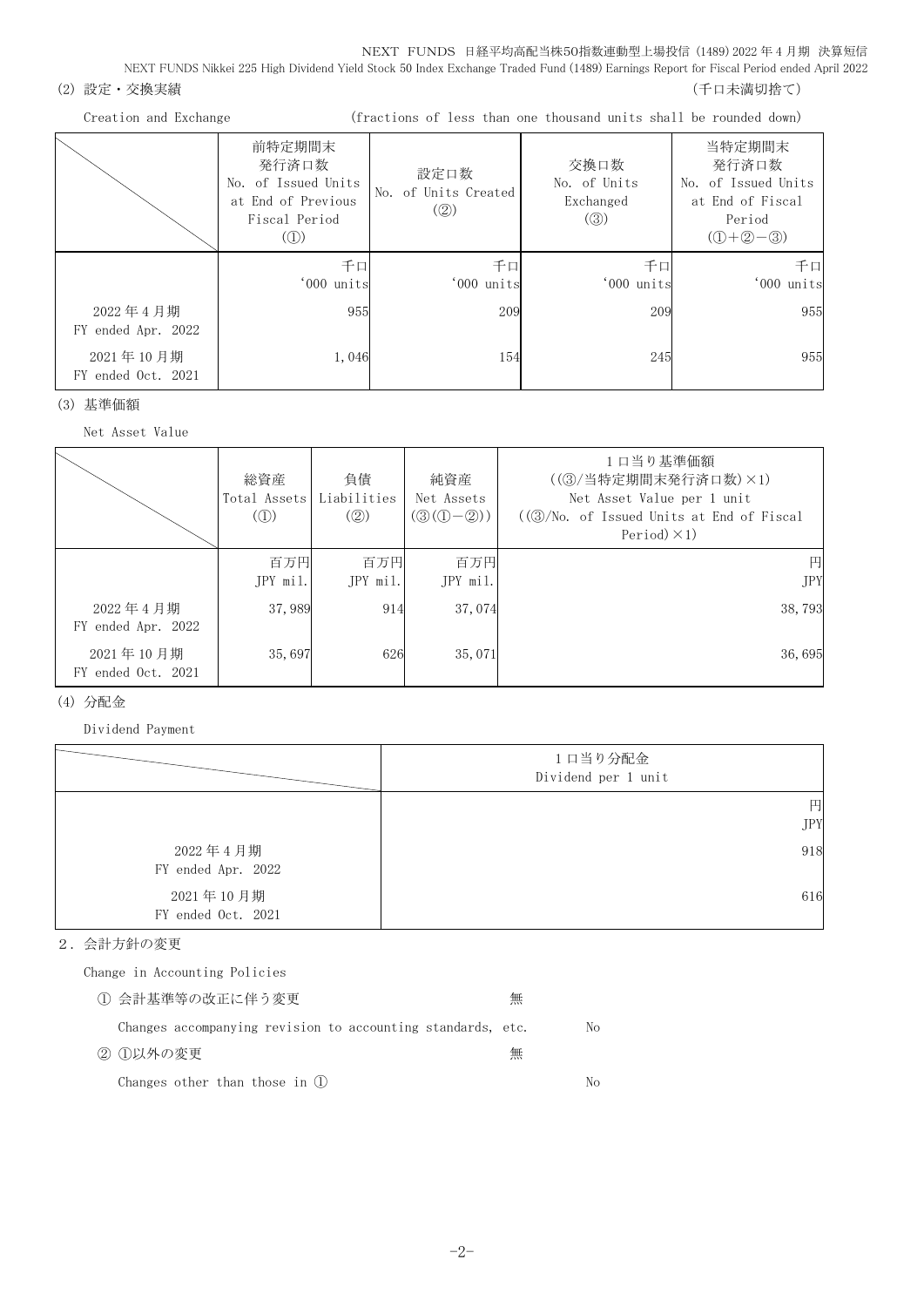### Ⅱ 財務諸表等 Financial Statements

## (1)【貸借対照表】 Balance Sheet

|                                                     |                                                               | (単位:円) (Unit: JPY)                                           |
|-----------------------------------------------------|---------------------------------------------------------------|--------------------------------------------------------------|
|                                                     | 前期<br>(2021年10月7日現在)<br>Prior period<br>As of October 7, 2021 | 当期<br>(2022年4月7日現在)<br>Present period<br>As of April 7, 2022 |
|                                                     | 金額 Amount                                                     | 金額 Amount                                                    |
| 資産の部<br>Assets                                      |                                                               |                                                              |
| 流動資産                                                |                                                               |                                                              |
| Current assets                                      |                                                               |                                                              |
| コール・ローン<br>Call loans                               | 87, 255, 296                                                  | 59, 900, 890                                                 |
| 株式<br>Stocks                                        | 35, 006, 755, 950                                             | 37, 029, 630, 860                                            |
| 未収配当金<br>Accrued dividends receivable               | 603, 890, 000                                                 | 899, 514, 100                                                |
| 流動資産合計                                              | 35, 697, 901, 246                                             | 37, 989, 045, 850                                            |
| Total current assets<br>資産合計                        |                                                               |                                                              |
| Total assets                                        | 35, 697, 901, 246                                             | 37, 989, 045, 850                                            |
| 負債の部<br>Liabilities                                 |                                                               |                                                              |
| 流動負債<br>Current liabilities                         |                                                               |                                                              |
| 未払収益分配金<br>Unpaid dividends                         | 588, 748, 160                                                 | 877, 328, 928                                                |
| 未払受託者報酬<br>Trustee fees payable                     | 4,803,028                                                     | 4, 847, 380                                                  |
| 未払委託者報酬<br>Investment trust management fees payable | 22, 093, 901                                                  | 22, 297, 910                                                 |
| 未払利息<br>Accrued interest expenses                   | 37                                                            | 7                                                            |
| その他未払費用<br>Other accrued expenses                   | 10, 647, 841                                                  | 10, 420, 672                                                 |
| 流動負債合計<br>Total current liabilities                 | 626, 292, 967                                                 | 914, 894, 897                                                |
| 負債合計<br>Total liabilities                           | 626, 292, 967                                                 | 914, 894, 897                                                |
| 純資産の部                                               |                                                               |                                                              |
| Net assets                                          |                                                               |                                                              |
| 元本等<br>Principal and other                          |                                                               |                                                              |
| 元本<br>Principal                                     | 33, 332, 130, 000                                             | 33, 329, 898, 000                                            |
| 剰余金<br>Surplus                                      |                                                               |                                                              |
| 期末剰余金又は期末欠損金(△)                                     |                                                               |                                                              |
| Surplus (deficit) at end of period                  | 1, 739, 478, 279                                              | 3, 744, 252, 953                                             |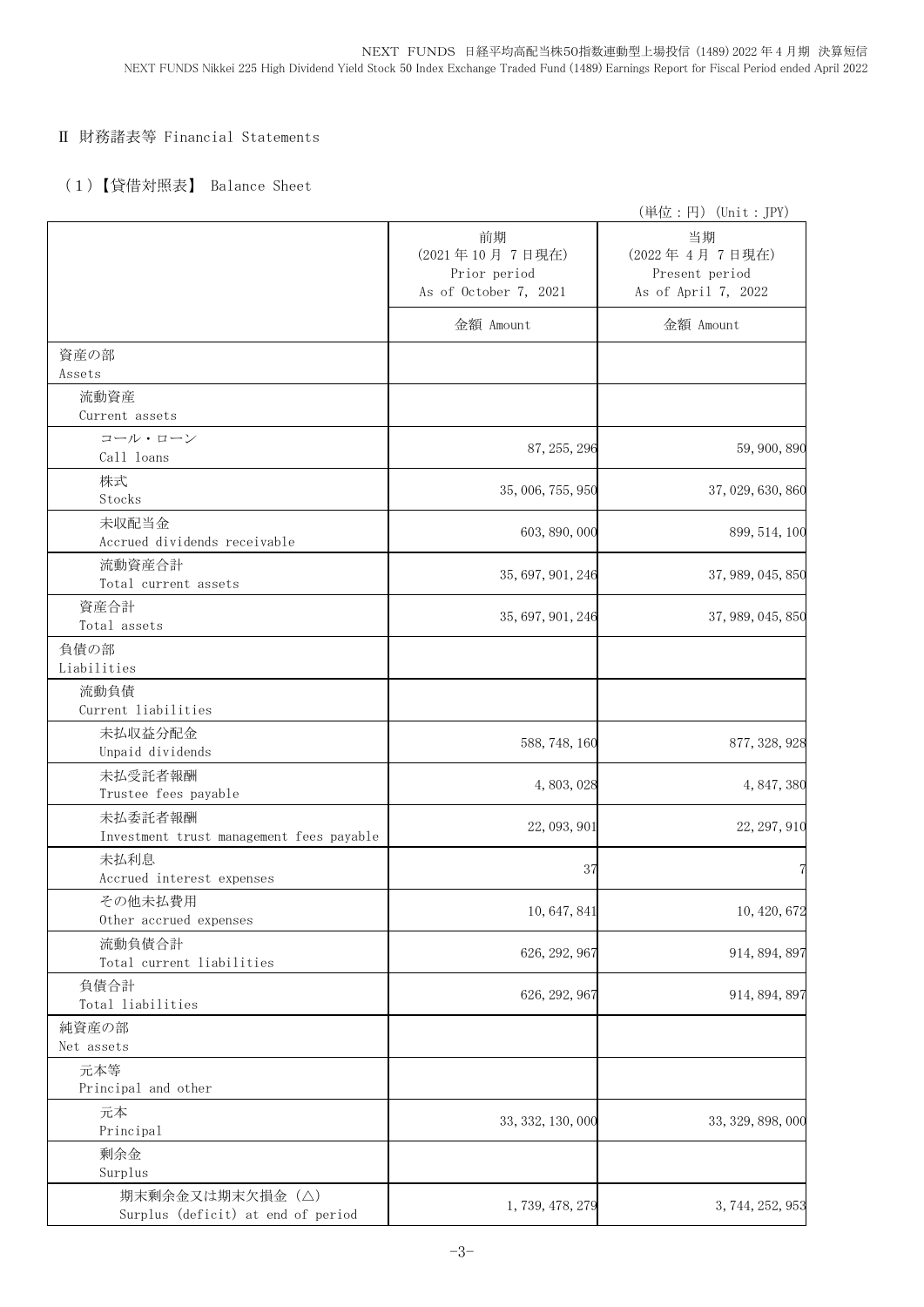| (分配準備積立金)<br>(Reserve for distribution)     | 82,704            | 786, 181          |
|---------------------------------------------|-------------------|-------------------|
| 元本等合計<br>Total principal and other          | 35, 071, 608, 279 | 37, 074, 150, 953 |
| 純資産合計<br>Total net assets                   | 35, 071, 608, 279 | 37, 074, 150, 953 |
| 負債純資産合計<br>Total liabilities and net assets | 35, 697, 901, 246 | 37, 989, 045, 850 |

# (2)【損益及び剰余金計算書】 Statement of Income and Retained Earnings

|                                                                                                       |                                                                                                     | (単位:円) (Unit: JPY)                                                                                    |
|-------------------------------------------------------------------------------------------------------|-----------------------------------------------------------------------------------------------------|-------------------------------------------------------------------------------------------------------|
|                                                                                                       | 前期<br>2021年4月8日<br>自<br>至<br>2021年10月7日<br>Prior period<br>From April 8, 2021<br>to October 7, 2021 | 当期<br>2021年10月8日<br>目<br>至<br>2022年4月7日<br>Present period<br>From October 8, 2021<br>to April 7, 2022 |
|                                                                                                       | 金額 Amount                                                                                           | 金額 Amount                                                                                             |
| 営業収益<br>Operating revenue                                                                             |                                                                                                     |                                                                                                       |
| 受取配当金<br>Dividend income                                                                              | 757, 970, 900                                                                                       | 1, 035, 950, 650                                                                                      |
| 有価証券売買等損益<br>Profit and loss on buying and selling of<br>securities and other                         | 896, 572, 622                                                                                       | 1, 861, 063, 844                                                                                      |
| その他収益<br>Other revenue                                                                                | 211                                                                                                 | 247                                                                                                   |
| 営業収益合計<br>Total operating revenue                                                                     | 1, 654, 543, 733                                                                                    | 2, 897, 014, 741                                                                                      |
| 営業費用<br>Operating expenses                                                                            |                                                                                                     |                                                                                                       |
| 支払利息<br>Interest expenses                                                                             | 11,055                                                                                              | 6,369                                                                                                 |
| 受託者報酬<br>Trustee fees                                                                                 | 9,677,484                                                                                           | 9, 448, 160                                                                                           |
| 委託者報酬<br>Investment trust management fees                                                             | 44, 516, 360                                                                                        | 43, 461, 475                                                                                          |
| その他費用<br>Other expenses                                                                               | 11, 262, 019                                                                                        | 11, 123, 470                                                                                          |
| 営業費用合計<br>Total operating expenses                                                                    | 65, 466, 918                                                                                        | 64, 039, 474                                                                                          |
| 営業利益又は営業損失 (△)<br>Operating profit (loss)                                                             | 1, 589, 076, 815                                                                                    | 2, 832, 975, 267                                                                                      |
| 経常利益又は経常損失 (△)<br>Ordinary profit (loss)                                                              | 1, 589, 076, 815                                                                                    | 2, 832, 975, 267                                                                                      |
| 当期純利益又は当期純損失 (△)<br>Profit (loss)                                                                     | 1, 589, 076, 815                                                                                    | 2, 832, 975, 267                                                                                      |
| 一部交換に伴う当期純利益金額の分配額又は一部交<br>換に伴う当期純損失金額の分配額(△)<br>Distribution of profit loss from partial<br>exchange |                                                                                                     |                                                                                                       |
| 期首剰余金又は期首欠損金(△)<br>Surplus (deficit) at beginning of period                                           | 673, 002, 825                                                                                       | 1, 739, 478, 279                                                                                      |
| 剰余金増加額又は欠損金減少額                                                                                        | 170, 487, 699                                                                                       | 816, 145, 413                                                                                         |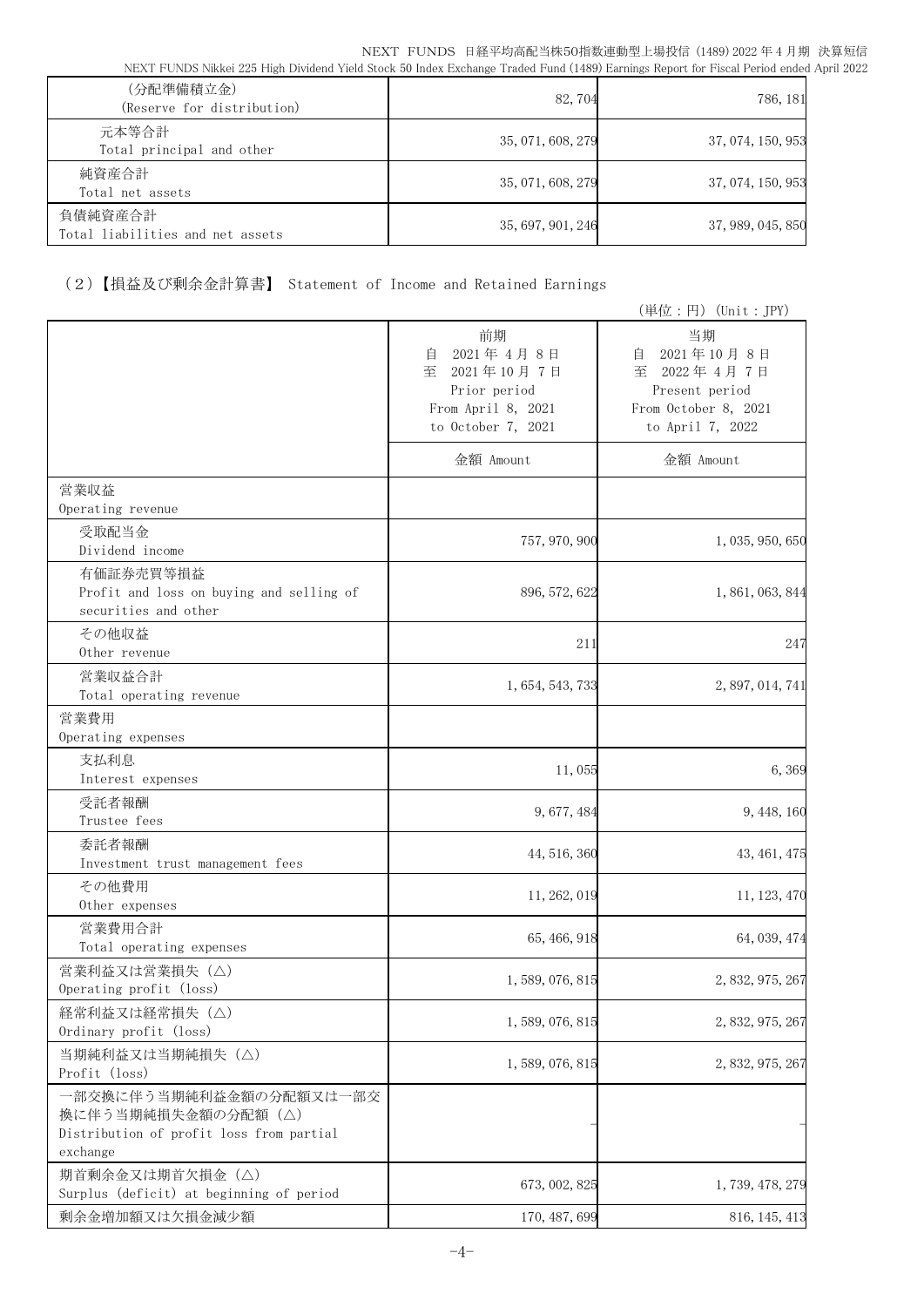| Increase in surplus or decrease in deficit                                                                            |                  |                  |
|-----------------------------------------------------------------------------------------------------------------------|------------------|------------------|
| 当期一部交換に伴う剰余金増加額又は欠損金減<br>少額<br>Increase in surplus or decrease in deficit<br>from partial exchange                    | 44, 121, 045     |                  |
| 当期追加信託に伴う剰余金増加額又は欠損金減<br>少額<br>Increase in surplus or decrease in deficit<br>from additional subscriptions for period | 126, 366, 654    | 816, 145, 413    |
| 剰余金減少額又は欠損金増加額<br>Decrease in surplus or increase in deficit                                                          |                  | 673, 138, 060    |
| 当期一部交換に伴う剰余金減少額又は欠損金増<br>加額<br>Decrease in surplus or increase in deficit<br>from partial exchange                    |                  | 673, 138, 060    |
| 分配金<br>Dividends                                                                                                      | 693, 089, 060    | 971, 207, 946    |
| 期末剰余金又は期末欠損金(△)<br>Surplus (deficit) at end of period                                                                 | 1, 739, 478, 279 | 3, 744, 252, 953 |

# (3)【注記表】

(重要な会計方針に係る事項に関する注記)

| 1.運用資産の評価基準及び評価方法 | 株式                                                                           |
|-------------------|------------------------------------------------------------------------------|
|                   |                                                                              |
|                   | 原則として時価で評価しております。                                                            |
|                   | 時価評価にあたっては、市場価格のある有価証券についてはその最終相場(計算日 <br> に最終相場のない場合には、直近の日の最終相場)で評価しております。 |
| 2.費用・収益の計上基準      | 受取配当金                                                                        |
|                   | 原則として配当落ち日において、確定配当金額又は予想配当金額を計上しておりま <br>す。                                 |
|                   | 投資信託受益証券については、原則として収益分配金落ち日において、当該収益分                                        |
|                   | 配金額を計上しております。                                                                |
|                   | 有価証券売買等損益                                                                    |
|                   | 約定日基準で計上しております。                                                              |
|                   | 3.金融商品の時価等に関する事項の補金融商品の時価の算定においては一定の前提条件等を採用しているため、異なる前                      |
| 足説明               | 提条件等によった場合、当該価額が異なることもあります。                                                  |
| 4. その他            | 当該財務諸表の特定期間は、2021 年 10 月 8 日から 2022 年 4月 7日までとなって                            |
|                   | おります。                                                                        |

(重要な会計上の見積りに関する注記) 該当事項はありません。

## (貸借対照表に関する注記)

|     | 前期                      |                  |        | 当期                      |                  |
|-----|-------------------------|------------------|--------|-------------------------|------------------|
|     | 2021年10月7日現在            |                  |        | 2022 年 4 月 7 日現在        |                  |
|     | 特定期間の末日における受益権の総数       |                  |        | 特定期間の末日における受益権の総数       |                  |
|     |                         | $955,760$ $\Box$ |        |                         | $955,696$ $\Box$ |
| 12. | 特定期間の末日における1単位当たりの純資産の額 |                  | $-2$ . | 特定期間の末日における1単位当たりの純資産の額 |                  |
|     | 1口当たり純資産額               | 36,695 $H$       |        | 1口当たり純資産額               | 38,793円          |

## (損益及び剰余金計算書に関する注記)

| 前期<br>自 2021年4月8日<br>至 2021年10月7日 |          |    |                         | 当期<br>自 2021年10月8日<br>至 2022年4月7日 |  |                 |
|-----------------------------------|----------|----|-------------------------|-----------------------------------|--|-----------------|
| 1.分配金の計算過程                        |          |    | 1. 分配金の計算過程             |                                   |  |                 |
| 2021年4月8日から2021年7月7日まで            |          |    | 2021年10月8日から2022年1月7日まで |                                   |  |                 |
| 項目                                |          | 項目 |                         |                                   |  |                 |
|                                   | 当期配当等収益額 |    | 137,054,511円            | 当期配当等収益額                          |  | 125, 630, 629 円 |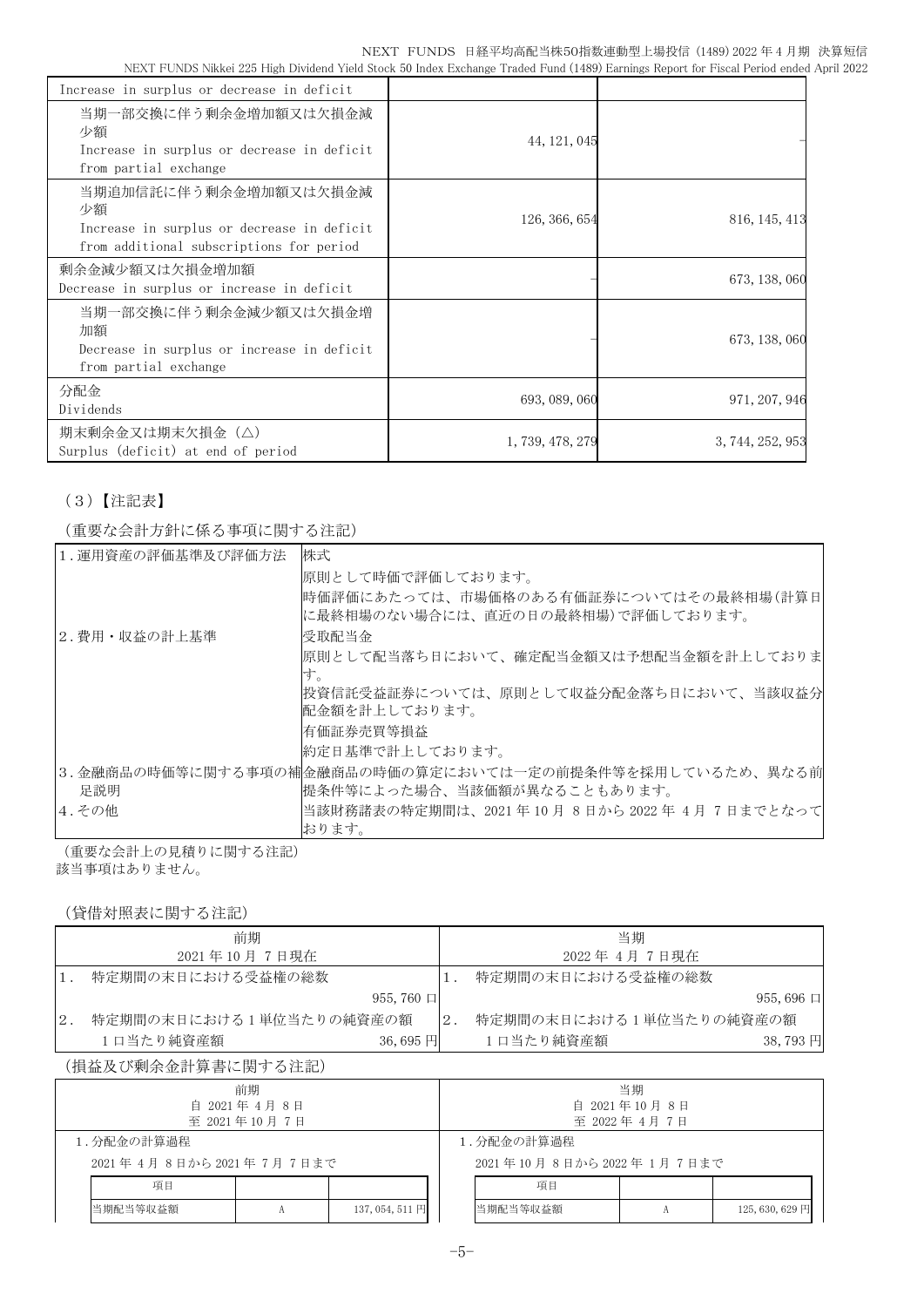### NEXT FUNDS 日経平均高配当株50指数連動型上場投信 (1489) 2022 年 4 月期 決算短信 NEXT FUNDS Nikkei 225 High Dividend Yield Stock 50 Index Exchange Traded Fund (1489) Earnings Report for Fiscal Period ended April 2022

| 分配準備積立金                 | B           | 667,571円            | 分配準備積立金                | B            | 82,704円         |
|-------------------------|-------------|---------------------|------------------------|--------------|-----------------|
| 配当等収益合計額                | $C=A+B$     | 137, 722, 082 円     | 配当等収益合計額               | $C=A+B$      | 125, 713, 333 円 |
| 経費                      | D           | 33, 177, 391 円      | 経費                     | D            | 31, 205, 753 円  |
| 収益分配可能額                 | $E=C-D$     | 104, 544, 691 円     | 収益分配可能額                | $E=C-D$      | 94,507,580円     |
| 収益分配金                   | F           | 104, 340, 900 円     | 収益分配金                  | F            | 93,879,018円     |
| 次期繰越金(分配準備積立金)          | $G = E - F$ | 203,791円            | 次期繰越金(分配準備積立金)         | $G = E - F$  | 628,562円        |
| 口数                      | H           | $1,043,409 \square$ | 口数                     | H            | 877, 374 口      |
| 1日当たり分配金                | $I = F/H$   | 100円                | 1日当たり分配金               | $I = F/H$    | 107円            |
| 2021年7月8日から2021年10月7日まで |             |                     | 2022年1月8日から2022年4月7日まで |              |                 |
| 項目                      |             |                     | 項目                     |              |                 |
| 当期配当等収益額                | A           | 620, 905, 545 円     | 当期配当等収益額               | A            | 910, 313, 899 円 |
| 分配準備積立金                 | B           | 203,791円            | 分配準備積立金                | B            | 628,562円        |
| 配当等収益合計額                | $C=A+B$     | 621, 109, 336 円     | 配当等収益合計額               | $C=A+B$      | 910, 942, 461 円 |
| 経費                      | D           | 32, 278, 472 円      | 経費                     | $\mathbb{D}$ | 32,827,352円     |
| 収益分配可能額                 | $E=C-D$     | 588, 830, 864 円     | 収益分配可能額                | $E=C-D$      | 878, 115, 109 円 |
| 収益分配金                   | F           | 588, 748, 160 円     | 収益分配金                  | F            | 877, 328, 928 円 |
| 次期繰越金(分配準備積立金)          | $G = E - F$ | 82,704円             | 次期繰越金(分配準備積立金)         | $G = E - F$  | 786,181円        |
| 口数                      | H           | 955,760 口           | 口数                     | H            | 955,696 口       |
| 1日当たり分配金                | $I = F/H$   | 616円                | 1日当たり分配金               | $I = F/H$    | 918円            |

| 項目             |             |                 |
|----------------|-------------|-----------------|
| 当期配当等収益額       | A           | 910, 313, 899 円 |
| 分配準備積立金        | B           | 628,562円        |
| 配当等収益合計額       | $C=A+B$     | 910, 942, 461 円 |
| 経費             | D           | 32, 827, 352 円  |
| 収益分配可能額        | $E=C-D$     | 878, 115, 109 円 |
| 収益分配金          | F           | 877, 328, 928 円 |
| 次期繰越金(分配準備積立金) | $G = E - F$ | 786, 181 円      |
| 口数             | H           | 955,696口        |
| 1日当たり分配金       | $I = F/H$   | 918円            |

#### 2.その他費用 2.その他費用

その他費用のうち 1,117,591 円は上場に係る費用、 9,757,389 円は対象指数についての商標使用料であります。

その他費用のうち 1,330,934 円は上場に係る費用、 9,414,669 円は対象指数についての商標使用料であります。

(金融商品に関する注記)

(1)金融商品の状況に関する事項

| 前期                               | 当期                       |
|----------------------------------|--------------------------|
| 自 2021年 4月 8日                    | 自 2021年10月8日             |
| 至 2021年10月7日                     | 至 2022年 4月 7日            |
| 1. 金融商品に対する取組方針                  | 1. 金融商品に対する取組方針          |
| 当ファンドは、投資信託及び投資法人に関する法律第2条第  同左  |                          |
| 4 項に定める証券投資信託であり、信託約款に規定する運用     |                          |
| の基本方針に従い、有価証券等の金融商品に対して投資とし      |                          |
| に運用することを目的としております。               |                          |
| 2. 金融商品の内容及びその金融商品に係るリスク         | 2. 金融商品の内容及びその金融商品に係るリスク |
| 当ファンドが保有する金融商品の種類は、有価証券、コー       | 同左                       |
| ル・ローン等の金銭債権及び金銭債務であります。          |                          |
| 当ファンドが保有する有価証券の詳細は、(その他の注記)の     |                          |
| 2 有価証券関係に記載しております。               |                          |
| これらは、株価変動リスクなどの市場リスク、信用リスク及      |                          |
| び流動性リスクにさらされております。               |                          |
| 3. 金融商品に係るリスク管理体制                | 8. 金融商品に係るリスク管理体制        |
| 委託会社においては、独立した投資リスク管理に関する委員   同左 |                          |
| 会を設け、パフォーマンスの考査及び運用リスクの管理を行      |                          |
| なっております。                         |                          |
| ○市場リスクの管理                        |                          |
| 市場リスクに関しては、資産配分等の状況を常時、分析・把      |                          |
| 握し、投資方針に沿っているか等の管理を行なっておりま       |                          |
| す。<br>○信用リスクの管理                  |                          |
| 信用リスクに関しては、発行体や取引先の財務状況等に関す      |                          |
| る情報収集・分析を常時、継続し、格付等の信用度に応じた      |                          |
| 組入制限等の管理を行なっております。               |                          |
| ○流動性リスクの管理                       |                          |
| 流動性リスクに関しては、必要に応じて市場流動性の状況を      |                          |
| 把握し、取引量や組入比率等の管理を行なっております。       |                          |

(2)金融商品の時価等に関する事項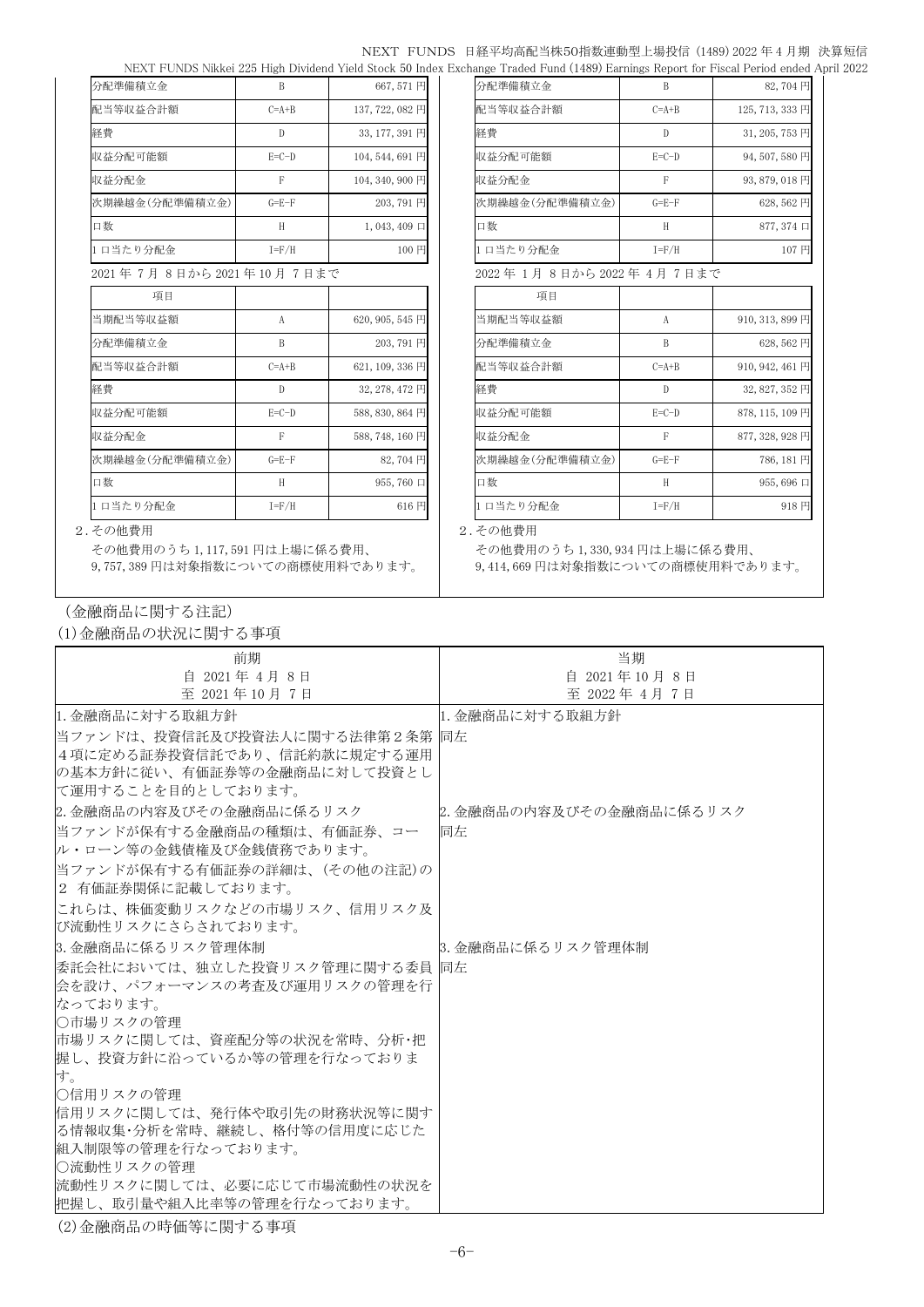NEXT FUNDS 日経平均高配当株50指数連動型上場投信 (1489) 2022 年 4 月期 決算短信<br>d Stock 50 Index Exchange Traded Fund (1489) Earnings Report for Fiscal Period ended April 2022

NEXT FUNDS Nikkei 225 High Dividend Yield Stock 50 Index Exchange Traded Fund (1489) Earnings Report for Fiscal Period ended April 2022

| 前期                                                                               | NEXT FUNDS Nikkei 225 High Dividend Yield Stock 50 Index Exchange Traded Fund (1489) Earnings Report for Fiscal Period ended Apr |                    | 当期                 |                     |
|----------------------------------------------------------------------------------|----------------------------------------------------------------------------------------------------------------------------------|--------------------|--------------------|---------------------|
| 2021年10月7日現在                                                                     |                                                                                                                                  |                    | 2022年4月7日現在        |                     |
| 1. 貸借対照表計上額、時価及び差額                                                               |                                                                                                                                  |                    | 1. 貸借対照表計上額、時価及び差額 |                     |
| 貸借対照表上の金融商品は原則としてすべて時価で評価し<br>ているため、貸借対照表計上額と時価との差額はありませ                         |                                                                                                                                  | 同左                 |                    |                     |
| $h_{\circ}$                                                                      |                                                                                                                                  |                    |                    |                     |
| 2. 時価の算定方法                                                                       | 2. 時価の算定方法                                                                                                                       |                    |                    |                     |
| 株式<br>(重要な会計方針に係る事項に関する注記) に記載して                                                 |                                                                                                                                  | 同左                 |                    |                     |
| おります。                                                                            |                                                                                                                                  |                    |                    |                     |
| コール・ローン等の金銭債権及び金銭債務                                                              |                                                                                                                                  |                    |                    |                     |
| これらの科目は短期間で決済されるため、帳簿価額は時                                                        |                                                                                                                                  |                    |                    |                     |
| 価と近似していることから、当該帳簿価額を時価としてお                                                       |                                                                                                                                  |                    |                    |                     |
| ります。                                                                             |                                                                                                                                  |                    |                    |                     |
| (関連当事者との取引に関する注記)                                                                |                                                                                                                                  |                    |                    |                     |
| 前期                                                                               |                                                                                                                                  |                    | 当期                 |                     |
| 自 2021年 4月 8日                                                                    |                                                                                                                                  |                    | 自 2021年10月8日       |                     |
| 至 2021年10月7日                                                                     |                                                                                                                                  |                    | 至 2022年 4月 7日      |                     |
| 市場価格その他当該取引に係る公正な価格を勘案して、一般 同左<br>の取引条件と異なる関連当事者との取引は行なわれていない<br>ため、該当事項はございません。 |                                                                                                                                  |                    |                    |                     |
| (その他の注記)                                                                         |                                                                                                                                  |                    |                    |                     |
| 1 元本の移動                                                                          |                                                                                                                                  |                    |                    |                     |
|                                                                                  |                                                                                                                                  |                    |                    |                     |
| 前期<br>自 2021年 4月 8日                                                              |                                                                                                                                  | 当期<br>自 2021年10月8日 |                    |                     |
| 至 2021年10月7日                                                                     |                                                                                                                                  | 至 2022年 4月 7日      |                    |                     |
| 期首元本額                                                                            | 36,513,009,000 円期首元本額                                                                                                            |                    |                    | 33, 332, 130, 000 円 |
| 期中追加設定元本額                                                                        | 5, 397, 847, 875 円期中追加設定元本額                                                                                                      |                    |                    | 7,315,659,000 円     |
| 期中一部交換元本額                                                                        | 8,578,726,875 円期中一部交換元本額                                                                                                         |                    |                    | 7, 317, 891, 000 円  |
| 2 有価証券関係                                                                         |                                                                                                                                  |                    |                    |                     |
|                                                                                  |                                                                                                                                  |                    |                    |                     |
| 売買目的有価証券                                                                         |                                                                                                                                  |                    |                    |                     |
|                                                                                  | 前期                                                                                                                               |                    | 当期                 |                     |
|                                                                                  | 自 2021年4月8日                                                                                                                      |                    | 自 2021年10月8日       |                     |
| 種類                                                                               | 至 2021年10月7日                                                                                                                     |                    | 至 2022年 4月 7日      |                     |
|                                                                                  | 損益に含まれた評価差額(円)                                                                                                                   |                    | 損益に含まれた評価差額 (円)    |                     |
| 株式                                                                               |                                                                                                                                  | 1, 952, 489, 070   |                    | 459, 223, 306       |
| 合計                                                                               |                                                                                                                                  | 1, 952, 489, 070   |                    | 459, 223, 306       |
| 3 デリバティブ取引関係                                                                     |                                                                                                                                  |                    |                    |                     |
| 該当事項はありません。                                                                      |                                                                                                                                  |                    |                    |                     |
|                                                                                  |                                                                                                                                  |                    |                    |                     |
|                                                                                  |                                                                                                                                  |                    |                    |                     |
| (4) 【附属明細表】                                                                      |                                                                                                                                  |                    |                    |                     |
| 有価証券明細表<br>第1                                                                    |                                                                                                                                  |                    |                    |                     |
| (1) 株式 (2022 年 4 月 7 日現在)                                                        |                                                                                                                                  |                    |                    |                     |
|                                                                                  |                                                                                                                                  |                    |                    |                     |
|                                                                                  |                                                                                                                                  |                    |                    | (単位:円)              |
|                                                                                  |                                                                                                                                  |                    |                    |                     |

| 種類 | 通貨  | 銘柄          | 株式数         | 評価額       |                  |    |
|----|-----|-------------|-------------|-----------|------------------|----|
|    |     |             |             | 単価        | 金額               | 備考 |
| 株式 | 日本円 | INPEX       | 1, 167, 200 | 1, 435.00 | 1, 674, 932, 000 |    |
|    |     | 長谷工コーポレーション | 298,000     | 1, 344.00 | 400, 512, 000    |    |
|    |     | 積水ハウス       | 249, 100    | 2, 247.50 | 559, 852, 250    |    |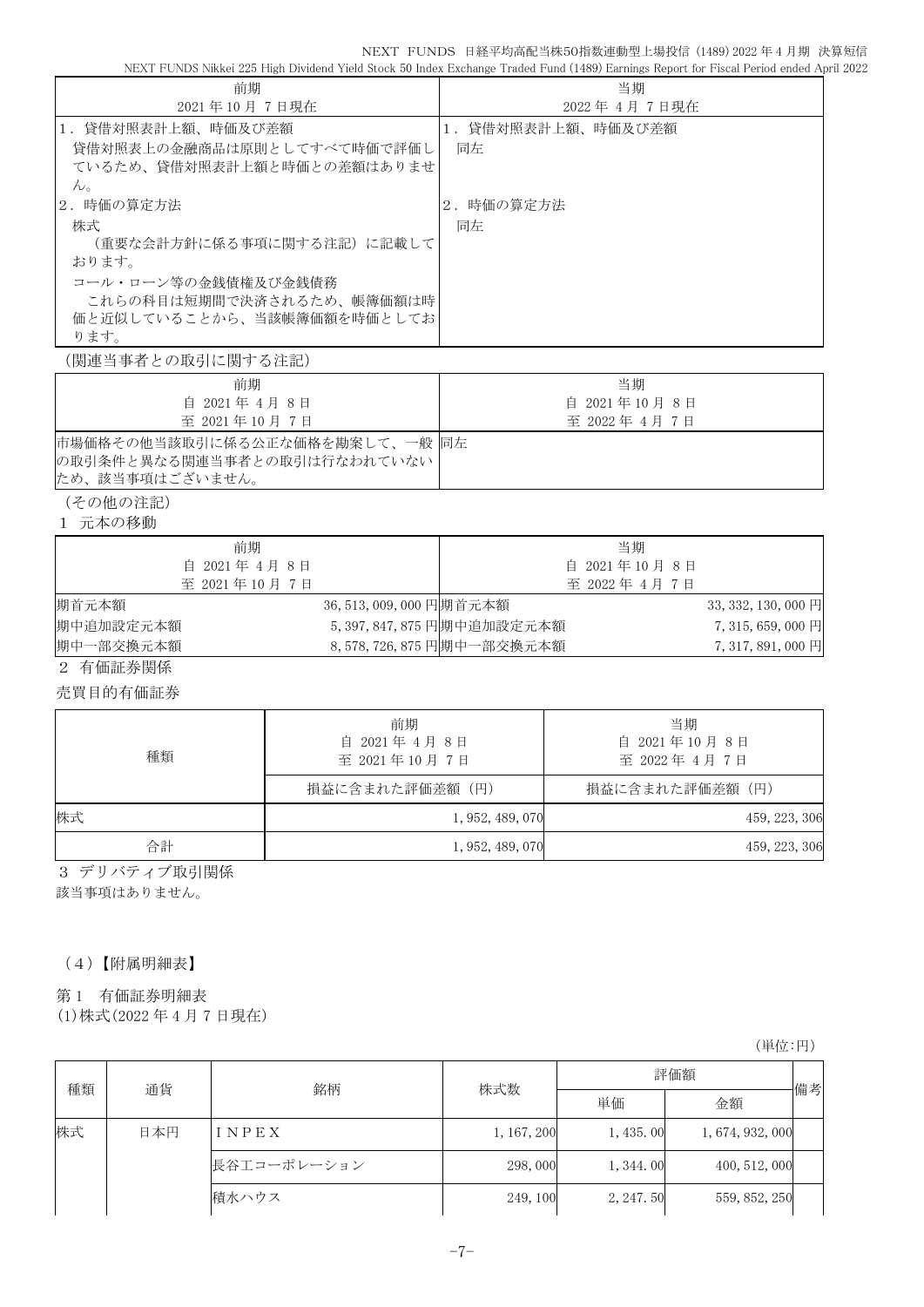NEXT FUNDS 日経平均高配当株50指数連動型上場投信 (1489) 2022 年 4 月期 決算短信 NEXT FUNDS Nikkei 225 High Dividend Yield Stock 50 Index Exchange Traded Fund (1489) Earnings Report for Fiscal Period ended April 2022

| 日本たばこ産業                 | 579, 900    | 2, 138.50  | 1, 240, 116, 150 |  |
|-------------------------|-------------|------------|------------------|--|
| 住友化学                    | 835, 200    | 530.00     | 442, 656, 000    |  |
| デンカ                     | 82,000      | 3, 280.00  | 268, 960, 000    |  |
| 三井化学                    | 81,700      | 2,895.00   | 236, 521, 500    |  |
| 三菱ケミカルホールディングス          | 470,900     | 780.00     | 367, 302, 000    |  |
| UВE                     | 84,900      | 1,902.00   | 161, 479, 800    |  |
| D I C                   | 64,100      | 2, 457.00  | 157, 493, 700    |  |
| 武田薬品工業                  | 326, 400    | 3,640.00   | 1, 188, 096, 000 |  |
| 出光興産                    | 270, 100    | 3, 290.00  | 888, 629, 000    |  |
| ENEOSホールディングス           | 2, 155, 100 | 446.40     | 962, 036, 640    |  |
| ブリヂストン                  | 112,700     | 4,540.00   | 511, 658, 000    |  |
| ΑGC                     | 91,900      | 4,715.00   | 433, 308, 500    |  |
| 日本電気硝子                  | 72,900      | 2,577.00   | 187, 863, 300    |  |
| 日本軽金属ホールディングス           | 121, 300    | 1,640.00   | 198, 932, 000    |  |
| アマダ                     | 251,700     | 1,019.00   | 256, 482, 300    |  |
| コニカミノルタ                 | 1, 258, 300 | 488.00     | 614, 050, 400    |  |
| 沖電気工業                   | 157,000     | 821.00     | 128, 897, 000    |  |
| セイコーエプソン                | 248,900     | 1,745.00   | 434, 330, 500    |  |
| キヤノン                    | 343, 900    | 2, 941.00  | 1, 011, 409, 900 |  |
| 関西電力                    | 697, 400    | 1, 117.00  | 778, 995, 800    |  |
| 日本郵船                    | 196, 400    | 9, 240.00  | 1, 814, 736, 000 |  |
| 日本電信電話                  | 320, 900    | 3, 614.00  | 1, 159, 732, 600 |  |
| KDD I                   | 226,700     | 4,071.00   | 922, 895, 700    |  |
| ソフトバンク                  | 891,700     | 1,450.00   | 1, 292, 965, 000 |  |
| 双日                      | 245,800     | 1,871.00   | 459, 891, 800    |  |
| 伊藤忠商事                   | 223, 100    | 4, 014. 00 | 895, 523, 400    |  |
| 三井物産                    | 386,500     | 3, 125.00  | 1, 207, 812, 500 |  |
| 住友商事                    | 601,500     | 2, 014.50  | 1, 211, 721, 750 |  |
| 三菱商事                    | 377, 400    | 4,324.00   | 1, 631, 877, 600 |  |
| コンコルディア・フィナンシャルグ<br>ループ | 499, 100    | 456.00     | 227, 589, 600    |  |
| あおぞら銀行                  | 304, 300    | 2,533.00   | 770, 791, 900    |  |
| 三菱UFJフィナンシャル・グルー<br>プ   | 1,759,800   | 742.10     | 1, 305, 947, 580 |  |
| りそなホールディングス             | 1, 928, 400 | 531.40     | 1, 024, 751, 760 |  |
| 三井住友トラスト・ホールディング        | 169, 200    | 3,871.00   | 654, 973, 200    |  |